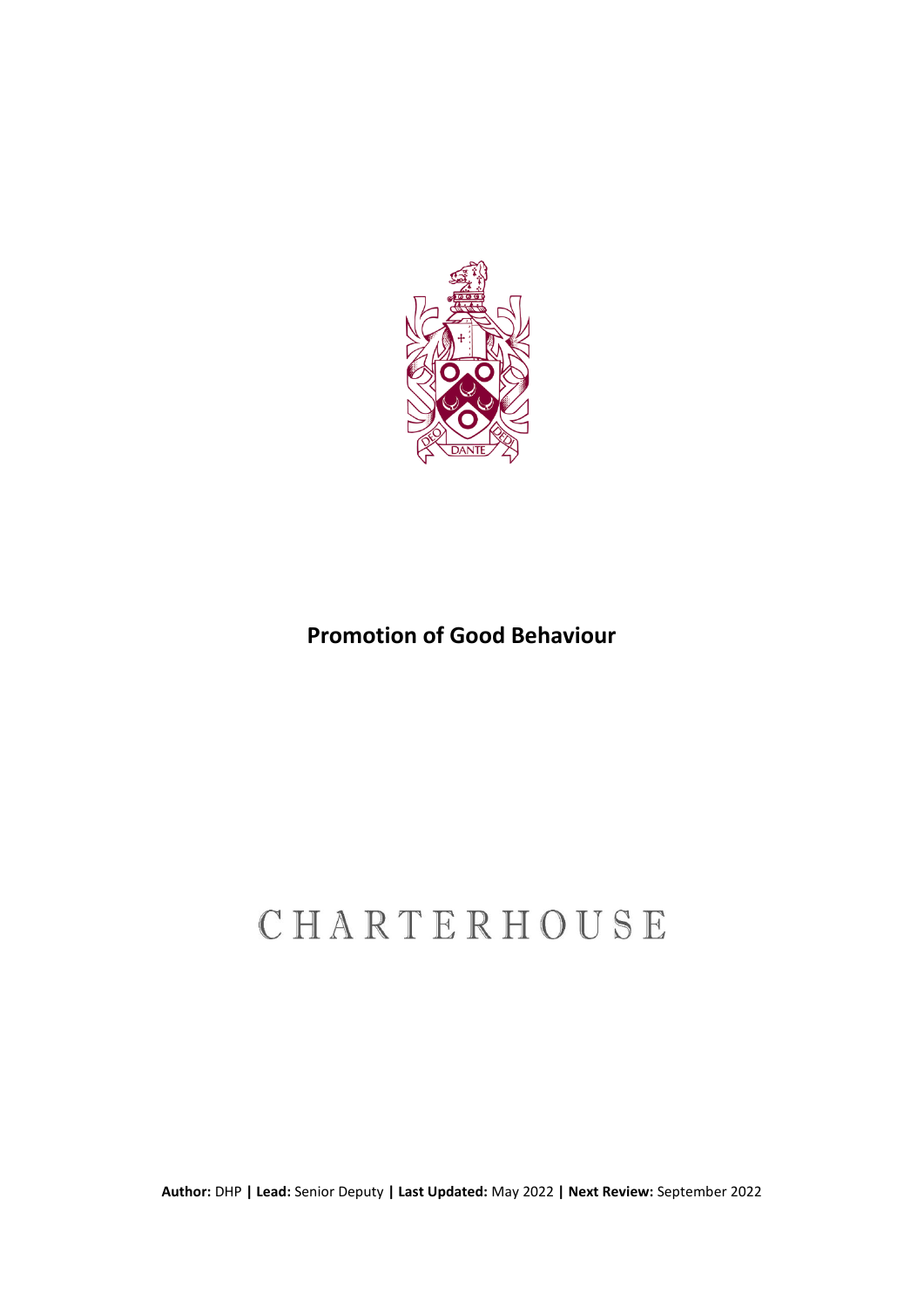

## **CHARTERHOUSE**

#### **PROMOTION OF GOOD BEHAVIOUR**

*At Charterhouse we aim to equip pupils to lead fulfilled and purposeful lives by providing an all-round education based on Christian values.* 

*To this end Charterhouse expects its pupils to adopt the highest standards of behaviour in all aspects of their lives at School (academic, boarding and co-curricular) and to embrace and embody the School's core values of Kindness, Responsibility, Open-mindedness, Moral Courage and Perseverance.* 

*The purpose of promoting good behaviour is to support these values and to enable pupils and staff to work together to live by them, and to enable every pupil to succeed to the very best of their ability.*

*When a pupil gets things right this is recognised in the form of rewards. When something goes wrong, the community needs to mark that too, sometimes with a sanction, but more importantly, by seeking to provide support so that things can go better in future.* 

IMPORTANT NOTE: This policy should be read in conjunction with the Parent Contract, the School Rules, the Anti-Bullying, Cyber-bullying, SEN and Disabilities Policies as well as the Safeguarding and Child Protection Policy and all other relevant behaviour policies.

This policy is published on the School website and is available in hard copy on request. A copy of the policy is available for inspection at Reception during the School day.

#### **AIMS**

The aims of this policy are as follows:

- to promote good behaviour amongst pupils;
- to help to create a culture of safety, equality and protection (particularly where this relates to the protected characteristics under the Equality Act 2010). Bullying based on prejudice and discrimination (in common with all bullying) is not acceptable;
- proactively to promote and safeguard the welfare of pupils at the School and, insofar as is possible, to protect all who come into contact with the School from harm;
- to ensure, as far as possible, that every pupil in the School is able to benefit from and make their full contribution to the life of the School, consistent always with the needs of the School community;
- to set out a clear and fair process for the proper investigation of allegations of poor behaviour and/or breaches of discipline;
- to encourage pupils to accept responsibility for their behaviour;
- to help pupils understand that not intervening when poor behaviour takes place will also have consequences;
- to set out the sanctions available to the School in the event of pupil misbehaviour.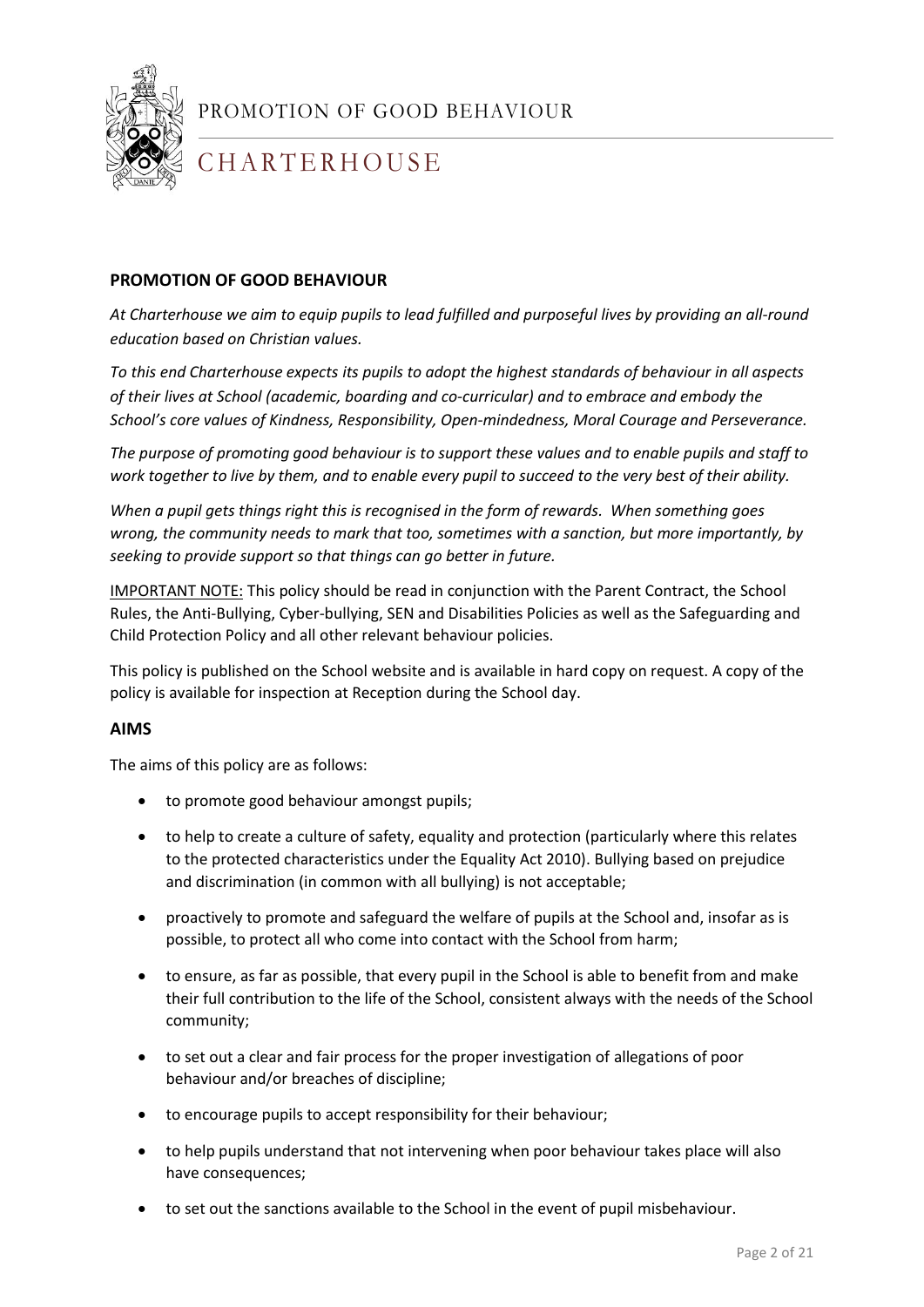

## **CHARTERHOUSE**

#### **SCOPE AND APPLICATION**

This policy (together with the School Rules, all School policies on behaviour and discipline as well as relevant Codes of Conduct) applies to all pupils at the School and at all times when a pupil is:

- in or at School;
- representing the School or wearing School uniform;
- travelling to or from School;
- on School-organised trips; or
- associated with the School at any time.

This policy shall also apply to pupils at all times and places including out of school hours and offschool premises in circumstances where failing to apply this policy may:

- affect the health, safety or wellbeing of a member of the School community or a member of the public;
- have repercussions for the orderly running of the School; or
- bring the School into disrepute.

The Promotion of Good Behaviour Policy is led by the Senior Deputy Head, overseen by the Head and Senior Leadership Team and monitored by the Education Committee and full Governing Body of the School.

**GENERAL EXPECTATIONS** (The School Rules are also published in the Pink Book and on the School website. The School Rules summarise key policies and expectations but it is the current relevant policy document that will be deemed to apply).

- i. Pupils are expected to exhibit a high standard of personal behaviour and to work to the best of their abilities at all times. They should abide by the School Rules and all other relevant behaviour policies (published separately).
- ii. All pupils are expected to be committed to their studies and should seek to pursue intellectual curiosity and develop the skills of independent learning.
- iii. Pupils are expected to promote the happiness of the School community by being positive and helpful in all that they do. They should ensure that their behaviour does not adversely affect the welfare and wellbeing of other pupils or staff and take responsibility for reporting any concerns to a member of staff.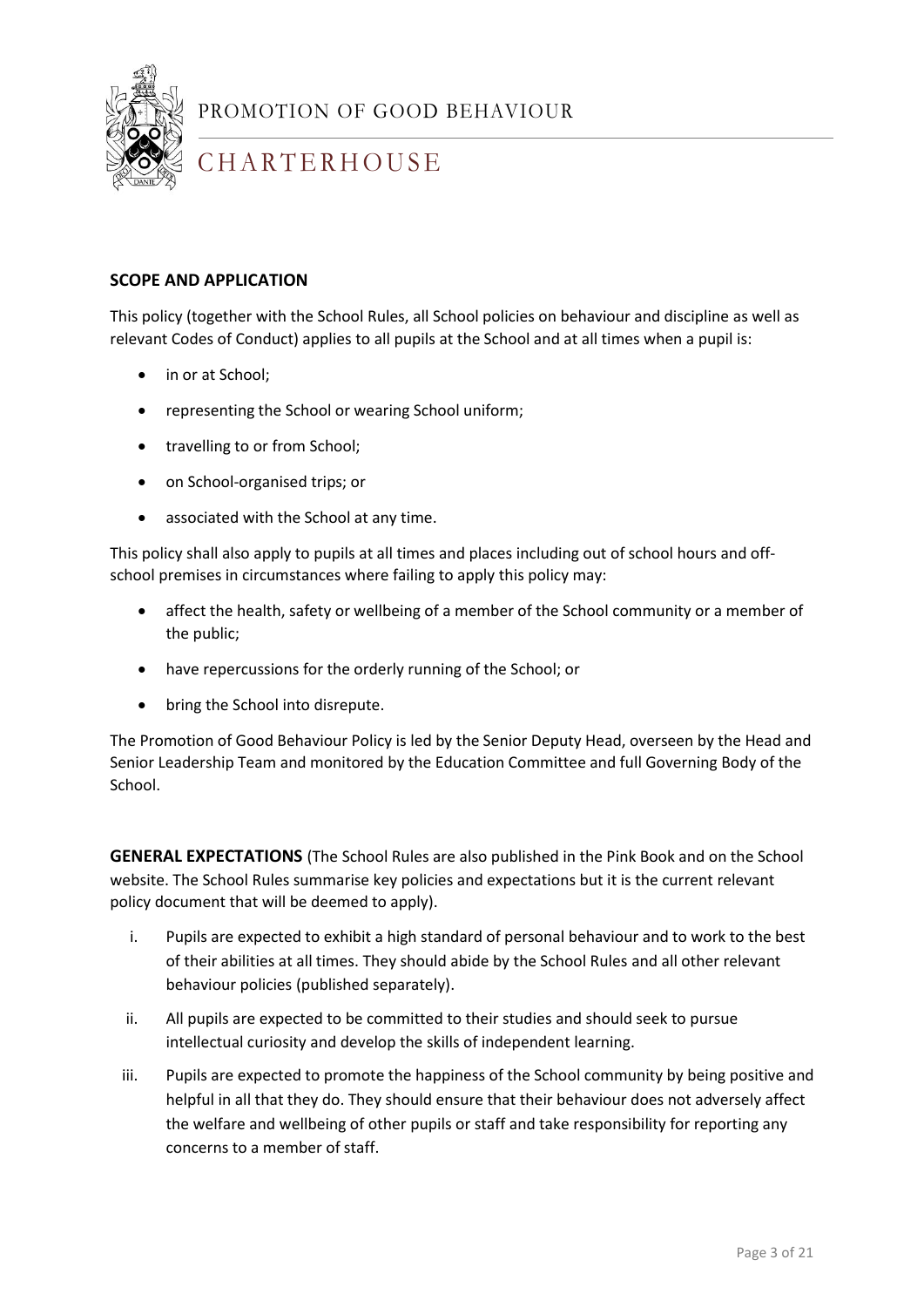

## **CHARTERHOUSE**

- iv. A pupil's Head of House and the wider House team have particular responsibility for their safety and welfare while they are at School. All pupils are required to ensure that their House team knows of their whereabouts at all times.
- v. The School grounds and buildings are for the use and enjoyment of all members of the School community. All pupils, parents and members of staff are expected to care for them and treat them with respect so that future generations will benefit from them too.
- vi. Pupils are expected to take pride in their appearance, abide by the uniform requirements and to maintain high standards in both their dress and personal grooming.

#### **RECOGNISING GOOD BEHAVIOUR**

Pupils are awarded Commendations for behaviour that exhibits the School Values in any aspect of their lives at School.

They may also be awarded Academic Merits or Commendations for Attainment, Endeavour and Progress. A truly exceptional piece of work may also receive an Academic Distinction.

These Commendations and Merits contribute to the Commendation Awards when a pupil achieves:

10 or more Commendations – Maroon

20 or more Commendations – Navy

30 or more Commendations – Pink.

Further recognition will also be given to a pupil who achieves a Commendation in each of the five core Values.

Positive behaviour is also recognised with the awarding of Colours, Subject and Co-Curricular Prizes, Head's Commendations and Greyhound Awards at various assemblies throughout the year and on Carthusian Day.

1 Tutors will provide regular updates to parents on the awarding of any Commendations.

Positive behaviour may also be recognised through the attainment of positions of pupil responsibility in co-curricular activities, societies, School Council, House Monitors, School Monitors and Heads of School or similar.

Charterhouse expects pupils who take on positions of responsibility to demonstrate the principles of servant leadership by seeking to give back to the community, leaving it a better place for the future.

The School recognises that where challenging behaviour is related to a pupil's disability or special educational need, use of positive discipline and reward methods may enable the School to manage a pupil's behaviour more effectively and improve their educational outcomes.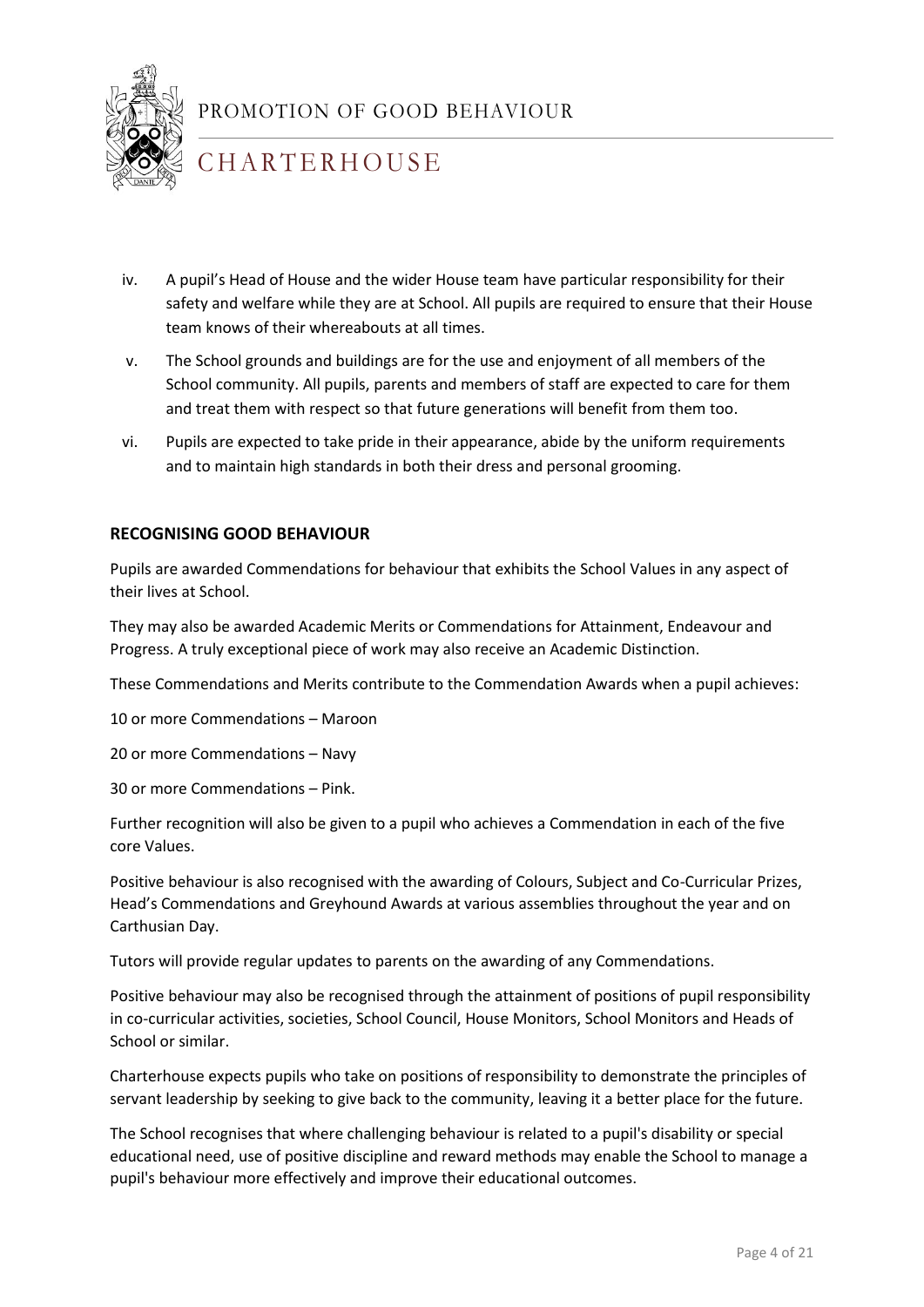

## **CHARTERHOUSE**

#### **BEHAVIOUR OF CONCERN**

On occasion, Carthusians will get things wrong.

The School will always seek to address behaviour of concern fairly and equitably, with due regard for specific context and individual circumstances. For additional details please see the Additional Needs section below.

In line with the School Rules all pupils are expected to be honest, to act in accordance with the laws of the country and to apply common sense to all aspects of their behaviour. Pupils who are not honest during investigations into poor behaviour should expect this to be a significant additional concern.

Charterhouse approaches managing behaviour by recording and recognising positive behaviours as outlined above and by recording any behaviour of concern. This enables key staff such as Tutors, Heads of Department, House teams, Heads of Year and other senior staff to monitor and address any concerns as they arise and hopefully provide the support necessary to help put things right moving forward.

Tutors, House, Academic and Co-curricular staff will keep parents informed of any patterns of concern or any incidents of more significance.

#### **Monitoring behaviour of concern**

#### **Warnings**

Most routine concerns (a non-regulation scarf, for example) would be dealt with by the relevant member of staff having a conversation with the pupil: a 'Warning' as it were. The expectation would be that this conversation should not again be necessary because repeated minor infringements are very likely to be seen by the same member(s) of staff. Staff may carry out informal investigations and/or conversations with the pupils involved. Such investigations and/or conversations are not formally recorded.

#### **Tutor Notifications (Routine concerns)**

Any repeated need for these 'Warning' conversations or a more important matter will result in the formal recording of a Notification. A Notification might be issued for a failure to hand in banco after an extension or for being late to an activity without good cause, for example. Notifications can be issued in any area of School life – academic, boarding (which includes all aspects of School life when a pupil is not in lessons or co-curricular activities) or co-curricular.

A member of staff will always advise the pupil of the issuing of a Notification and any further action to resolve the concern. That might include a departmental clinic or some extra time with a Beak if a pupil is struggling with some aspect of a subject or involve a pupil helping clear up at the end of CCF if they were late, for example.

An accumulation of Notifications is a more serious concern and when a pupil receives three or more Notifications in a week these will be reviewed by their Head of Year in order to consider what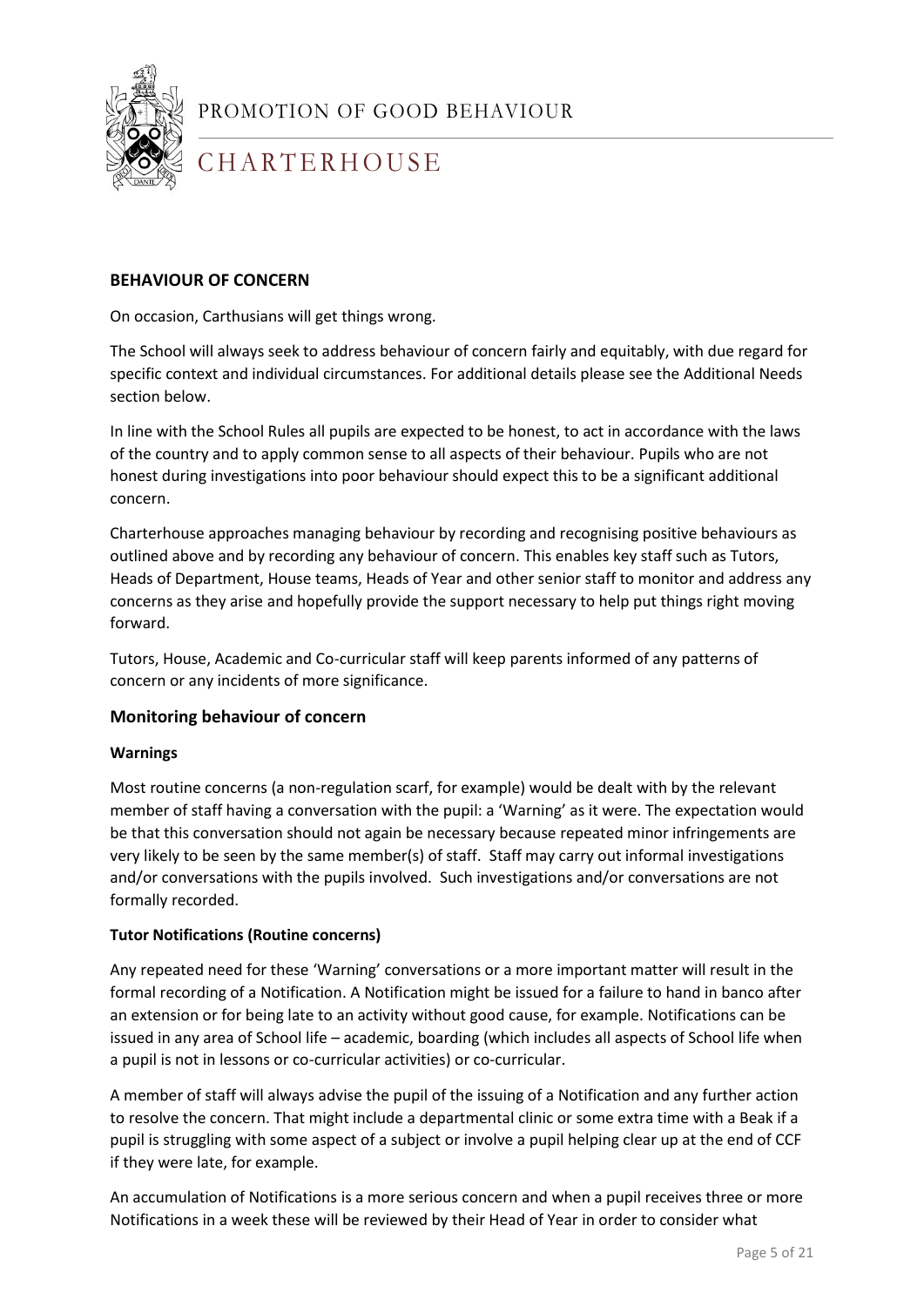

## **CHARTERHOUSE**

support options and/or sanctions may be appropriate. At this level a sanction might typically be a 45 minute detention, for example.

Two Notifications in one academic subject in a week will be monitored by the relevant Head of Department so that appropriate support and/or a sanction can be put in place such as a departmental clinic or detention.

#### **House, Head of Year or Co-Curricular Notifications (Level 1 concerns)**

Any ongoing repetition of lower level (Warning or Tutor Notification) concerns (in a Quarter, for example) or one-off incidents of more worrying behaviour will be recorded as a House, Head of Year or a Co-curricular Notification.

Some one-off concerns will be likely to result in 90-minute detention such as cutting hashes, Tutor meetings or Chapel commitments without a valid reason.

Academic matters at this level will be managed by Heads of Year, Co-curricular concerns though the Heads of the various activities and more general conduct of concern by the House team.

At this level sanctions might include, for example, House Gating, Study Gating, Satis Cards, Academic Progress Plans or 90-minute detentions. A more detailed outline of support and sanctions options is given below.

#### **Deputy Head Notifications (Level 2 concerns)**

Any repetition of more worrying incidents, significant repetition of lower level (Warning or Tutor Notifications) concerns or one-off more significant incidents are likely to result in a Deputy Head Notification.

Generally, academic concerns will be managed by the Assistant or Deputy Head Academic, Cocurricular concerns by the Co-curricular Directors and all other matters by the Assistant Head (Pupil Welfare), the Deputy Head Pastoral or the Deputy Head (Pupils and Community) (who will be particularly focussed on concerns relating to equality, diversity and inclusion) although any member of the Senior Leadership Team may deal with such concerns.

At this level sanctions might typically include School Gating. If, after investigation, matters appear more or less serious then sanctions and support options will be adjusted accordingly. Formal Warnings as regards future behaviour may be issued at this stage. Pupils might also be placed on Academic and/or Behaviour Review. Details on the range of sanctions is set out in the Sanctions section below.

As a general principle concerns at Level 2 will be investigated by a suitable member of staff and referred to an Assistant or Deputy Head for the decision-making on sanctions and support.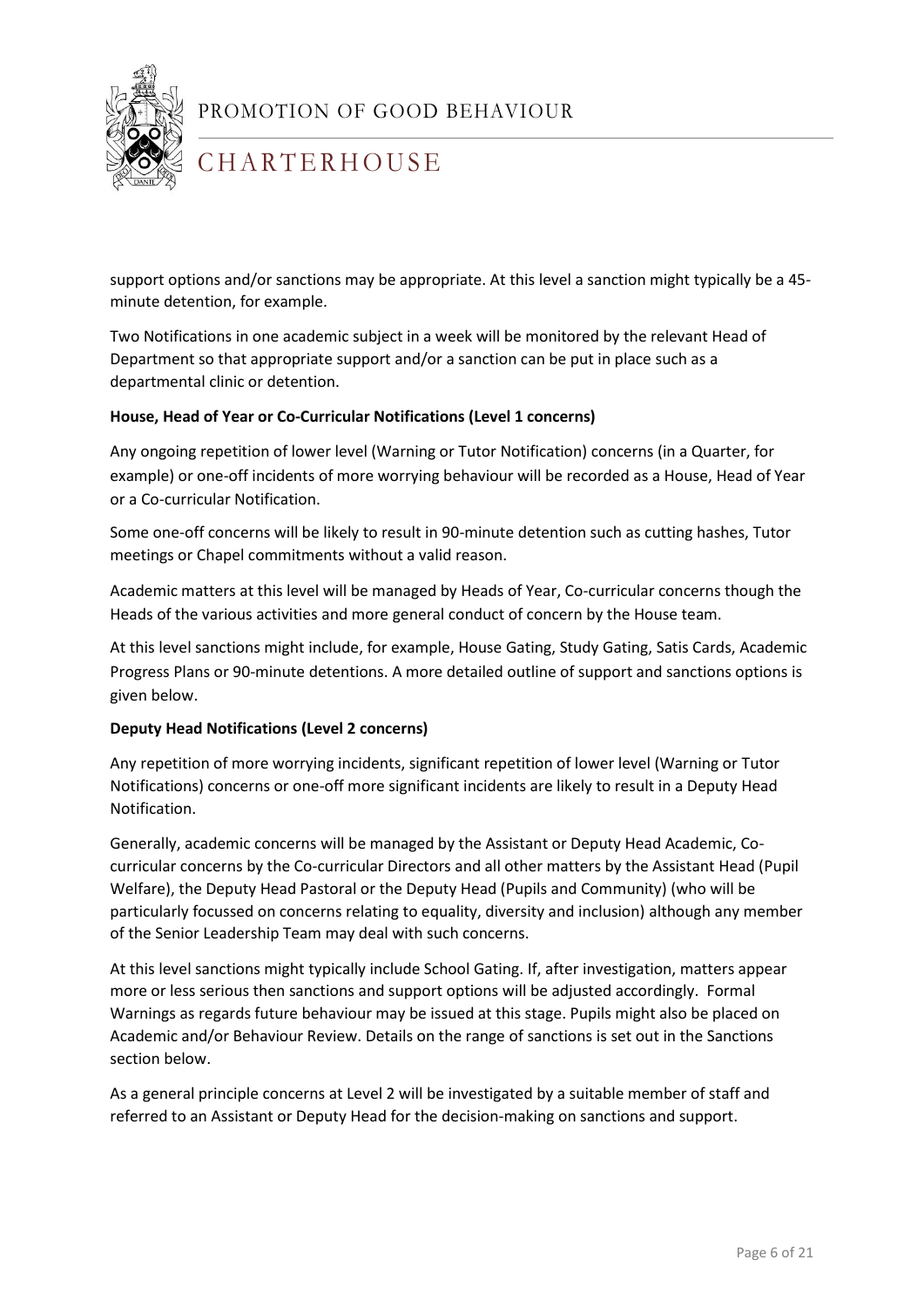

## **CHARTERHOUSE**

#### **SERIOUS INCIDENTS (Level 3 and Level 4 concerns)**

The main categories of misconduct which are likely to be considered serious incidents and which may therefore result in suspension, expulsion or a requirement to leave the School include, but are not limited to:

- Supply, including facilitation of sale or sharing [which includes promotion/advertisement of facilitating of sale or sharing], supply or possession or use of drugs and solvents or their paraphernalia or substances intended to resemble them, or alcohol or nicotine products as prohibited by the relevant School policies;
- actual or attempted theft, blackmail, physical violence, intimidation, racism or other discriminatory or prejudice-based bullying or other potentially criminal offences including being an accessory or conspirator;
- serious bullying, cyber-bullying and other peer-on-peer abuse (as outlined in the relevant policies);
- physical, sexual or emotional abuse or harassment, including harassment relating to having or there being any connection with a protected characteristic (age, disability, gender reassignment, race, sexuality, sex);
- harmful/inappropriate sexual behaviour including sexual violence, sexual harassment and upskirting;
- serious breaches of the Visiting & Relationships policy;
- behaviour in contravention of the School's policies on the acceptable use of technologies or online safety;
- supply or possession of pornography;
- behaviour which may constitute a criminal offence, such as
	- o possession or use of firearms, knives or other weapons;
	- o vandalism, defacement and/or destruction of school property;
- persistent minor breaches of School Rules and behavioural expectations or attitudes or behaviour which are inconsistent with the School's ethos and Values;
- significant breaches of trust in the boarding context (e.g. out of School or House when not permitted);
- other misconduct which affects the welfare or wellbeing of a member or members of the School community or which brings the School into disrepute (single or repeated episodes); and
- other misconduct specifically provided for in the School's parent contract and School Rules.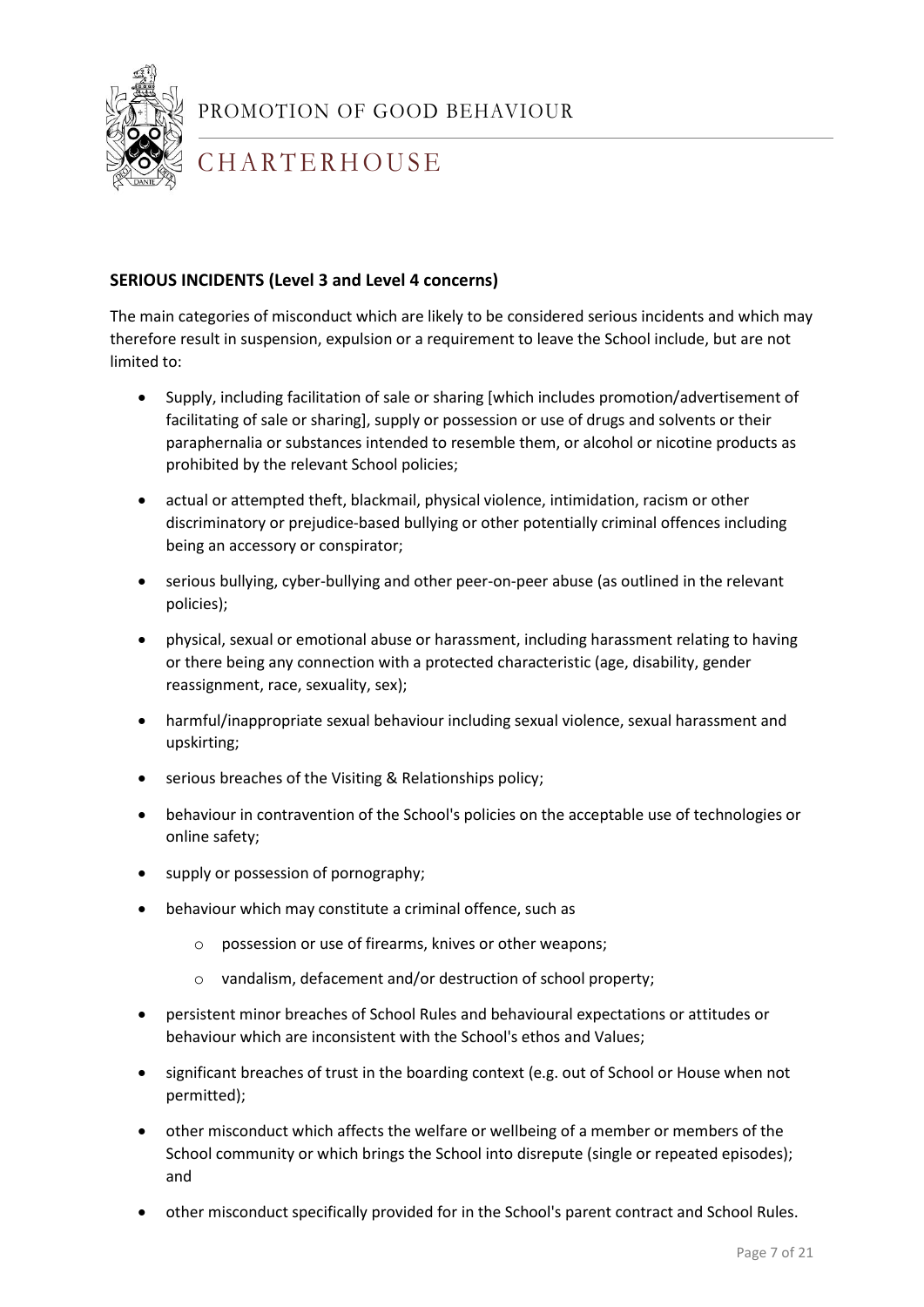

## **CHARTERHOUSE**

A pupil who takes no action to prevent or report such behaviours should also expect for this to be treated as a serious incident.

An allegation, complaint or rumour of a serious incident will be investigated by appropriate members of staff as directed by the Senior Deputy or Head.

Pupils and parents will be advised in a timely manner by the Head of House of any serious incident that is being investigated subject to any provisions in the Safeguarding & Child Protection Policy and the need to protect the integrity of the investigation and/or the confidentiality of any pupil who has shared a concern. For the avoidance of doubt it is possible in such circumstances, therefore, that an investigation may be undertaken without the prior or concurrent knowledge of the pupil(s) being investigated or their parents.

Any investigations into serious incidents required will be conducted in a timely manner but it is important to remember that sensitive and complex matters cannot always be resolved quickly. Thorough and considered investigation and decision-making is the priority.

As a general principle concerns at Level 3 will be investigated by a suitable member of staff (usually an Assistant or Deputy Head) and referred to the Senior Deputy Head for decision-making on sanctions and support. Further details on Level 4 concerns are outlined in Appendix 1.

Referrals to external agencies such as Children's Services are made when incidents meet the required referral thresholds, namely, if there is reasonable cause to suspect that a child is suffering, or likely to suffer, significant harm. Actions which could involve a criminal offence may be reported to the police.

Pupils will be supported through any investigation by their Head of House, another member of the House team or another staff member of a pupil's choice where appropriate. Pupils also have access to support through the Chaplaincy, Wellbeing Service or the Hunt Health Centre. For further details please see the Safeguarding section below.

#### **SANCTIONS**

1 borne in mind that fairness and equity require specific context and individual circumstances to be Every effort is made to apply sanctions in a consistent and reasonable manner. However, it should be taken into account. For further details please see the Additional Needs section below.

At all levels of concern relevant support options will always be considered alongside any sanctions. The range and type of sanctions typically used is outlined below although alternative/additional appropriate support or sanctions may be considered where helpful. There will be circumstances in which mitigating circumstances or context will result in a range of sanctions across various Levels of concern to identify an approach that will be effective for an individual pupil.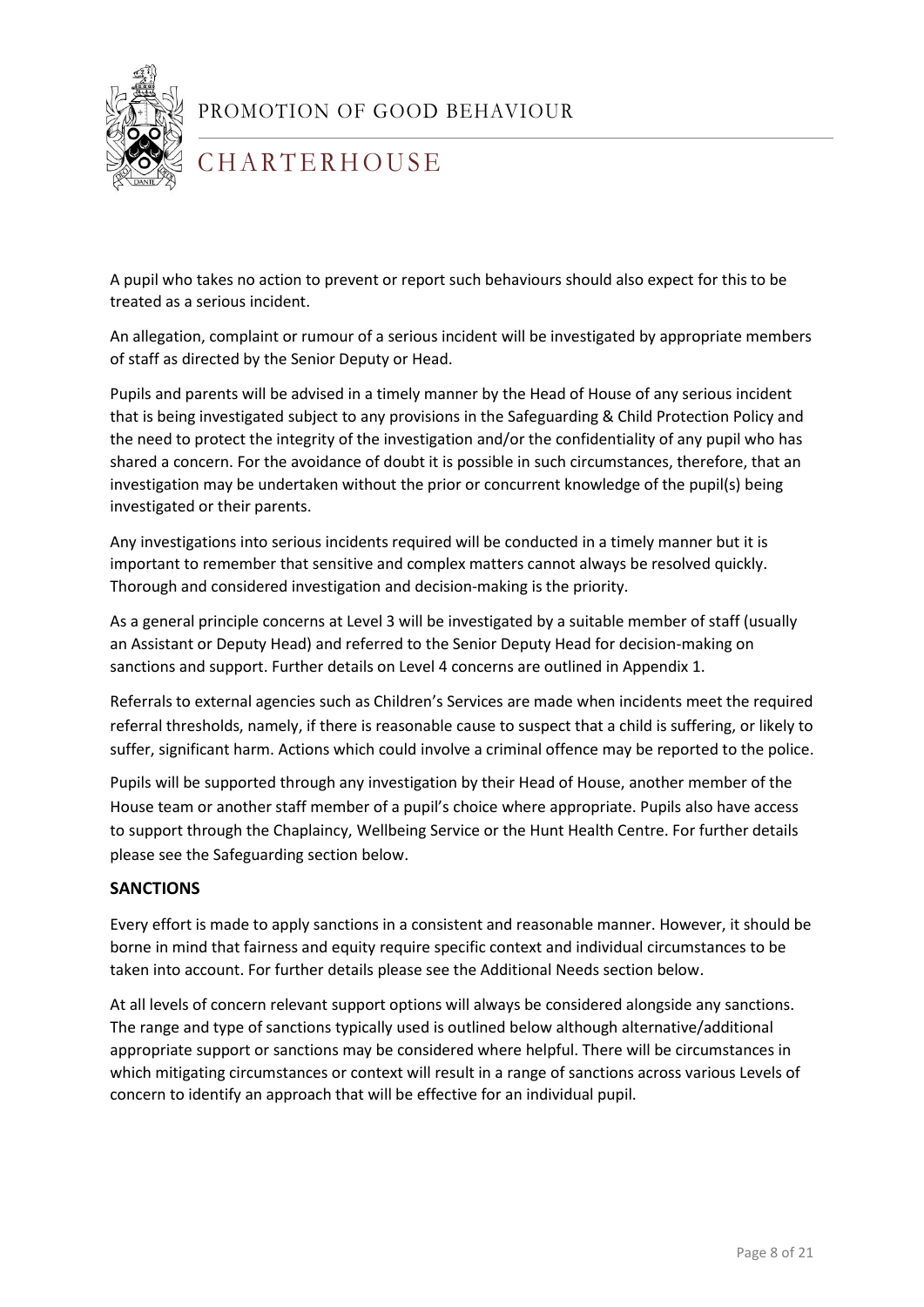

## **CHARTERHOUSE**

#### *House (may apply to Routine or Level 1 concerns in House or as additional support/sanction for Level 2 concerns)*

- Morning sign-ins with duty staff.
- Extra duties/chores as appropriate. This may be for a period of one to five days.
- House Gating includes regular sign-ins, including loss of privileges such as any planned outings and remaining in House during usual social times. This may be for a period of one to five days.
- Supervised banco. Work to be undertaken in House office or common space where member of staff can oversee effective use of time. This may be for a period of one to five days or as agreed with a member of the academic management team.

#### *Routine/Level 1 concerns*

Hashroom/Activity – support/sanction organised at a member of staff's convenience with the intention to support improvement in behaviour, effort or attainment. Examples might include a retest, Peer Mentoring session, departmental clinic, contribution to activity setting-up/clearing-up etc., extra training and so on.

Departmental/Activity Detention – organised on a Departmental/Activity basis with the intention to support improvement in behaviour, effort or attainment. Again, this might include a re-test, Peer Mentoring session, departmental clinic, departmental/activity detention, extra contribution to activity such as supporting other pupils' training, additional fitness session etc.

#### *School detentions (Repeated Routine or Level 1 concerns – usually issued by Heads of Houses and Heads of Year)*

School 45: 45-minute detention (allocated mornings from 07.40 to 08.25).

School 90: 90-minute detention (School evenings during what is usually social time).

1 19.30 (with immediate return to House). When required a School 90-minute detention may also be held on a Sunday evening from 18.00 until

Parents will be kept informed of School 45s via routine communication from Tutors. Advice of School 90s will usually come from a Head of House or Head of Year.

#### *Heads of Year and Deputy Head Sanctions (Some Level 1 or Level 2 concerns)*

Satis Cards: Typically used for academic effort, attainment or behaviour; activity effort or behaviour; uniform concerns, including hair and appearance. Satis involves regular sign-off in hashes, House and at activities and regular review of the behaviour of concern by the issuing member of staff. This is often put in place for a week or two weeks, sometimes longer, to help a pupil improve in a given area.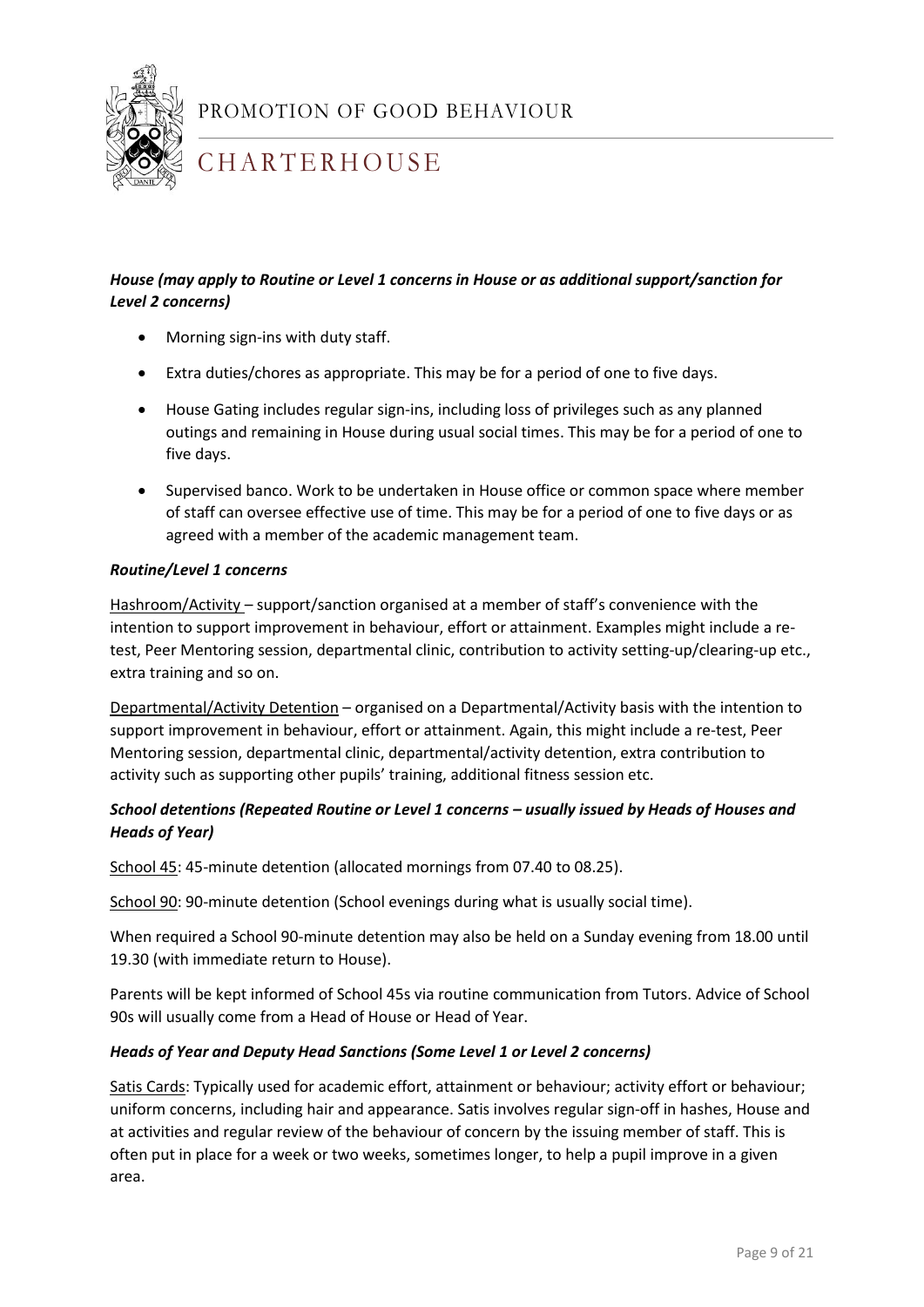

## **CHARTERHOUSE**

Study Gating: Typically used for academic effort, attainment or behaviour; this may include the loss of Study Time privileges such as the freedom to use the Oak Café during evening Study Time.

Morning Report: a morning meeting with the issuing member of staff which may include review of Satis or may relate to a specific incident or concern. This may or may not include a morning detention.

Morning Detentions: 07.40 to 08.25 held by the relevant Head of Year, Assistant or Deputy Head. Depending on the reason for the detention the precise timings may be reduced. Such detentions may run in addition to School 45s.

Behaviour Contract: an agreement, signed by the pupil, outlining their commitment to behavioural expectations. Reviewed on an agreed basis.

The relevant issuing member of staff will advise parents.

#### *Deputy Head Sanctions (Typically Level 2 concerns)*

Academic and/or Behaviour Review: a formalisation of academic effort, attainment and/or behavioural expectations, agreed with parents and the pupil. This will identify a fixed point at which the pupil's future at the School will be assessed based on the agreed expectations.

School Gating: up to six days (excludes Sundays). School Gating involves morning and quarter signoffs (with the relevant Deputy Head) and lunch, afternoon and evening sign-offs in House; a School 90-minute detention may also be included as well as loss of privileges for the period of the School Gating. Pupils must remain in House during usual social time and not leave the School grounds.

A School Gating may include a Formal or Final Warning about the more serious consequences of any repeated behaviour of concern.

Head's Gating: up to six days (excludes Sundays) of School Gating, plus a meeting with the Head. Additionally, there will be Morning Detentions with the relevant Deputy Head who will also send a letter to parents. Pupils must remain in House during usual social time and not leave the School grounds.

A Head's Gating will include a Formal or Final Warning about the more serious consequences of any repeated behaviour of concern.

Parents will be advised of a School or Head's Gating by the relevant Deputy Head.

#### *Level 3 and 4 Sanctions*

Suspension: means temporary exclusion from School, approved by the Senior Deputy Head, for a period of time dependent on specific circumstances. A Suspension usually carries with it a Formal or Final Warning about the more serious consequences of any repeated behaviour of concern. The Senior Deputy will write to parents.

Any subsequent suspension, for disciplinary reasons, is likely to bring the pupil's future at the School into question.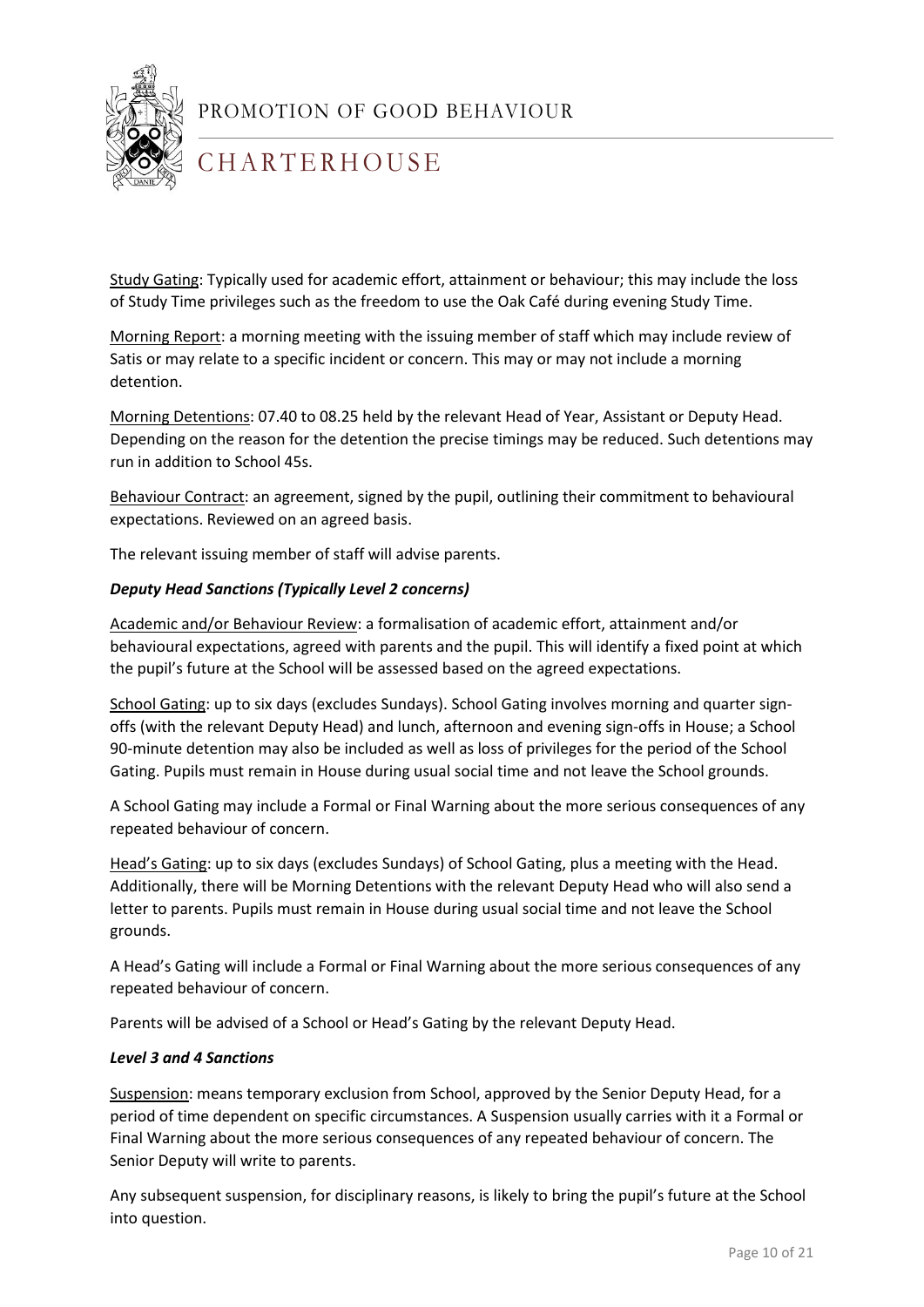

## **CHARTERHOUSE**

Removal: parents may be required to remove a pupil from the School if:

- after consultation with one or more of the parents, and if appropriate the pupil, the Head is of the opinion that the parent/s behaviour or conduct (or the behaviour or conduct of one of the parent/s) is unreasonable; or
- the pupil's attendance or progress is unsatisfactory and, in the reasonable opinion of the Head, the removal is in the School's best interests and/or those of the pupil or other children.

Expulsion: a pupil may be asked to leave the School permanently, at the discretion of the Head, for a significant breach of School Rules and related policies, breaches of a Formal or Final Warning, behaviour that puts themselves or other pupils at risk, behaviour that damages the reputation of the School, any criminal or illegal act or any repeated or significant behaviour that undermines the good order of the School community. For the avoidance of doubt this includes persistent low-level behaviours of concern.

A decision to expel a pupil is never taken lightly and will usually follow a formal Disciplinary Hearing with the Head. More detail about a Disciplinary Hearing is set out in Appendix 2.

#### *Other possible adjustments*

A range of other possible adjustments may be considered, at the discretion of the Head, to support a pupil remaining at the School and where such an adjustment may specifically support the welfare and wellbeing of this or other pupils. These might include, but are not limited to attendance and participation in a range of support services, engagement with relevant external specialists, a change of boarding status, a House move, etc.

Pupils who hold positions of responsibility and specific leadership roles in the School may have this position or associated privileges removed permanently or for a period of time if their behaviour is of significant concern or is considered to be setting an inappropriate example to other pupils.

1 concerns, immediately prior to a pupil leaving the School etc.) a pupil may be required to study from At times of particular sensitivity or importance (e.g. exam periods, study leave, repeated Level 2 or 3 home if their behaviour poses a risk to themselves, other pupils or the general good order of their House or the wider School community.

#### **Support options**

These may include, but are not limited to, support from the Chaplaincy, the Wellbeing Centre, the Learning Centre or the Hunt Health Centre. Mentoring by a Head of House, Tutor, Head of Year, the SENCo, a Head of Department or subject beak, senior pupil or other member of staff chosen by the pupil may also be helpful.

External options for support will also be considered and external agencies involved where appropriate.

Support may be offered for an individual or group of pupils.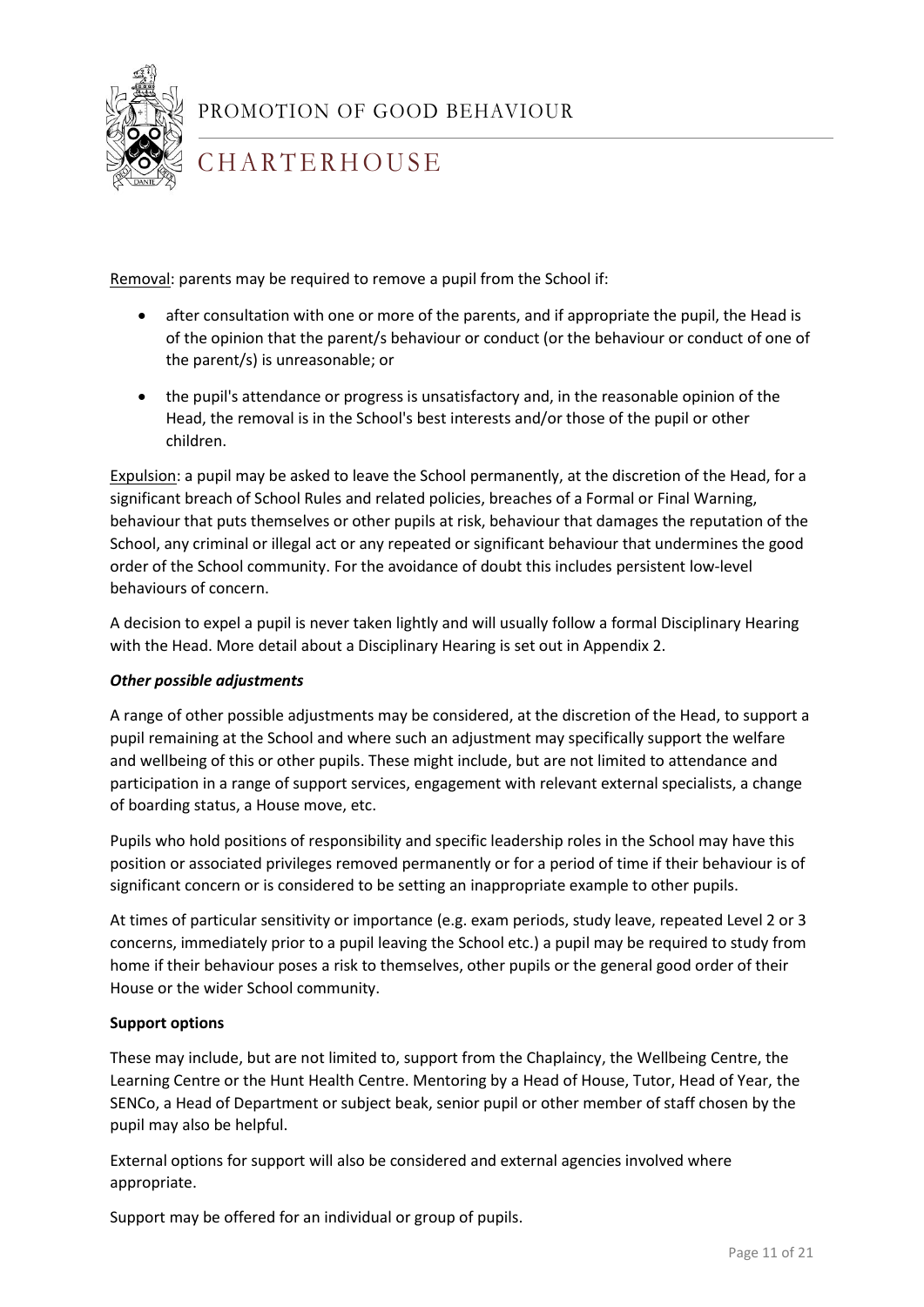

## **CHARTERHOUSE**

#### **SAFEGUARDING**

Any behaviour of concern by a pupil towards another may have a safeguarding aspect. This includes, but is not limited to:

- bullying (including cyber-bullying and prejudice-based bullying);
- physical abuse such as hitting, kicking, shaking, biting, hair pulling, or otherwise causing physical harm;
- sexual violence and / or sexual harassment;
- upskirting and/or attempts to commit upskirting;
- sexting (also known as youth produced sexual imagery); and
- initiation / hazing type violence and rituals.

The School's policy and procedures with regard to peer on peer abuse are set out in the School's Safeguarding and Child Protection Policy.

If behaviour and discipline matters give rise to a safeguarding and child protection concern, either in relation to the alleged victim(s) or perpetrator(s) or, more widely, in relation to ensuring the safety and welfare of pupils and/or staff, the procedures in the Safeguarding and Child Protection Policy will take priority.

#### **ADDITIONAL NEEDS**

The requirements of any pupil with a disability as defined by the Equality Act 2010 will always be taken into consideration. The School will make such reasonable adjustments to this policy and its implementation as is reasonable to have to make to avoid substantial disadvantage to the pupil.

1 If there is a concern that a pupil's behaviour is as a result of unmet educational or other needs, advice should be sought from the Special Educational Needs Co-ordinator and further action in accordance with the School's SEN and Disabilities Policy will be considered.

#### **MALICIOUS ACCUSATIONS AGAINST A MEMBER OF STAFF**

Where a pupil makes an accusation against a member of staff and there is reasonable suspicion that the accusation has been deliberately invented or malicious, the Head will consider whether disciplinary action will be taken against the pupil in accordance with this policy.

Where a parent has made a deliberately invented or malicious allegation, the Head will consider whether to require that parent to remove their child or children from the School on the basis that they have treated the School or a member of staff unreasonably and compromised the requirement for mutual trust and confidence.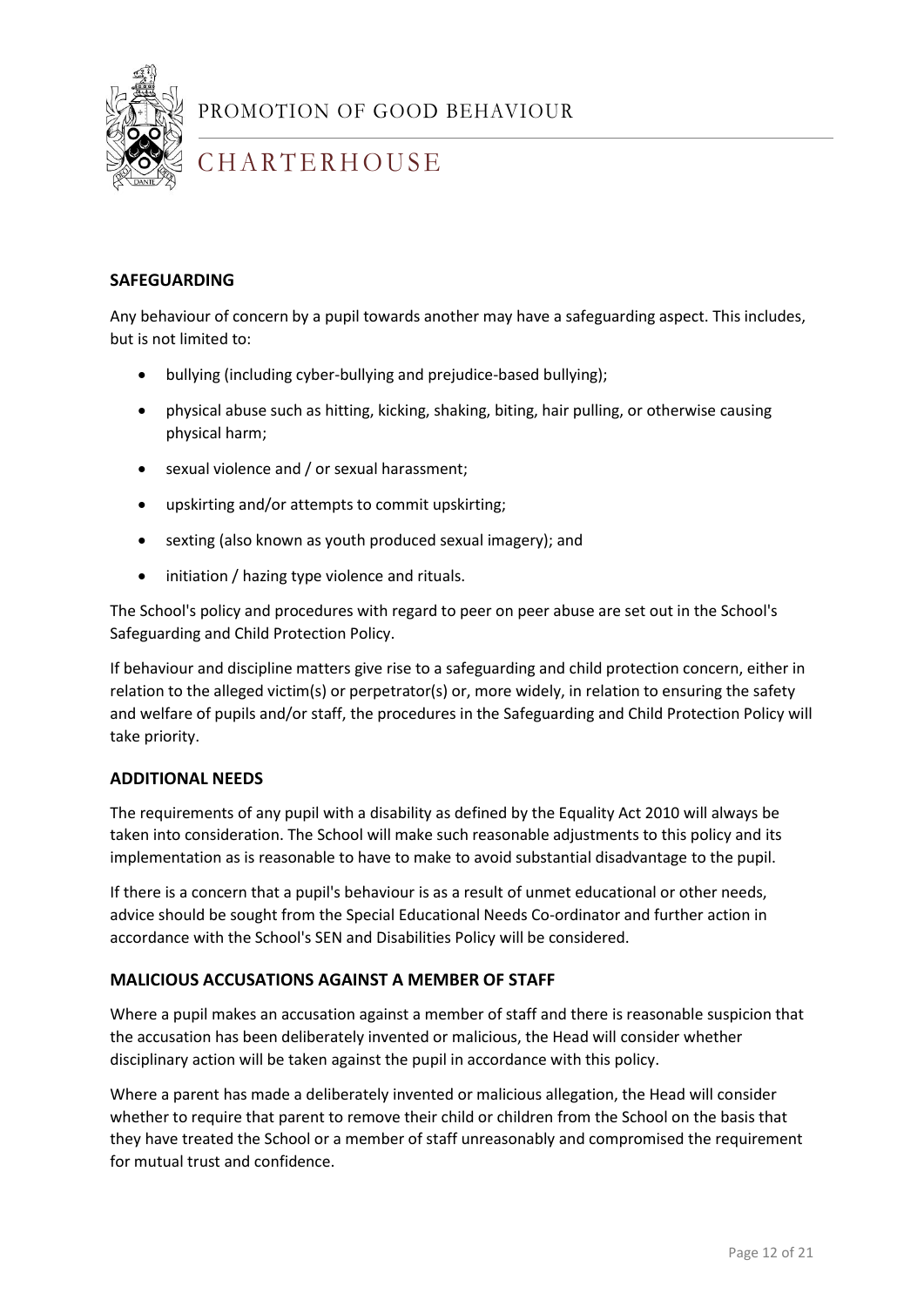

## **CHARTERHOUSE**

The School will consider a malicious allegation to be one where there is sufficient evidence on the balance of probabilities to disprove the allegation and that, by the same test there is sufficient evidence that there has been a deliberate act to deceive.

#### **USE OF REASONABLE FORCE**

Corporal punishment is never used or threatened. Any use of force by staff will be reasonable, proportionate and lawful. Reasonable force will be used as set out in the School's policy on Touch and the Use of Reasonable Force.

#### **SEARCHING PUPILS**

Informed consent: School staff may search a pupil or their possessions or accommodation with their consent for any item. If a member of staff suspects that a pupil has a banned item in their possession, they can instruct the pupil to turn out their pockets or bag. If the pupil refuses, sanctions will be applied in accordance with this policy.

Searches without consent: the Head, and staff authorised by the Head, may search a pupil or a pupil's possessions, without their consent, where they have reasonable grounds for suspecting that a pupil has a prohibited item in their possession. Please see the School's policy on Searching a Pupil which includes the definition of prohibited items.

#### **RISK ASSESSMENT**

Where a concern about a pupil's welfare is identified, the risks to that pupil's welfare will be assessed and appropriate action will be taken to reduce the risks identified.

The format of a risk assessment may vary and will form part of the School's overall response to a welfare issue. This might involve the use of individualised plans for pupils (including safety plans, health care plans and educational support plans). These are broadly referred to as Early Help Plans.

Regardless of the form used, the School's approach to promoting pupil welfare will be systematic and pupil-focused.

1 The Designated Safeguarding Lead has overall responsibility for ensuring that matters which affect pupil welfare are adequately assessed and for ensuring that the plans are implemented, monitored and evaluated as required.

Day-to-day responsibility to carry out risk assessments under this policy will be delegated to an appropriate named lead professional tasked with carrying out the particular assessment. These are monitored by the School's Welfare Management Committee.

#### **RECORD KEEPING**

All records created in accordance with this policy are managed in line with the School's policies that apply to the retention and destruction of records.

The School will keep a separate record of sanctions imposed for serious incidents. The record includes: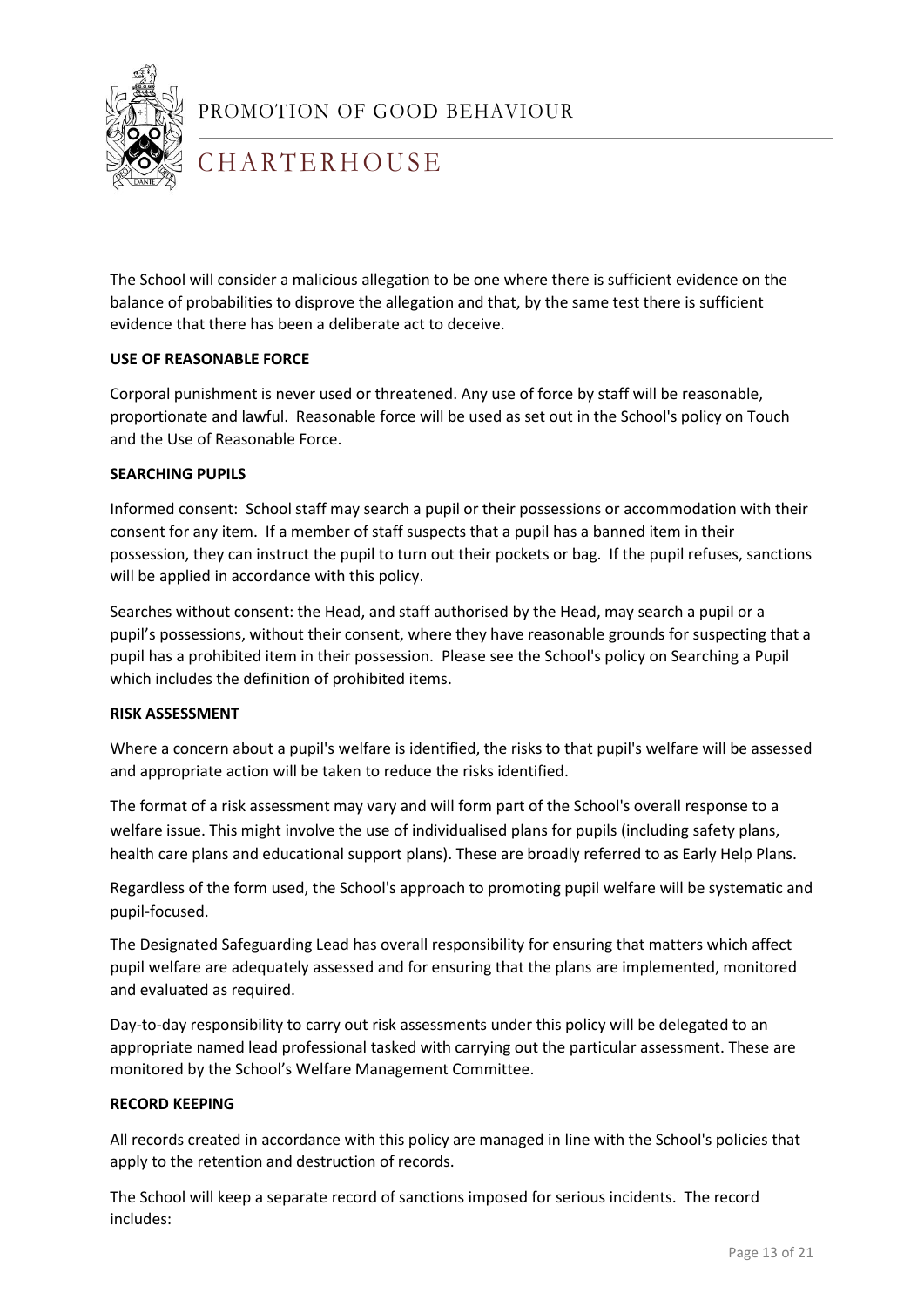

## **CHARTERHOUSE**

- the name and year group of the pupil concerned;
- the nature and date of the offence:
- the sanction imposed and reason for it; and
- the name of the person imposing the sanction;
- identifying whether these are related to boarding.

This record is reviewed regularly by the Senior Leadership Team and the Education Committee of the Governing Body so that patterns in behaviour can be identified and managed appropriately.

The records created in accordance with this policy may contain personal data. The School has a number of privacy notices which explain how the School will use personal data about pupils and parents. The privacy notices are published on the School's website. In addition, staff must ensure that they follow the School's data protection policies and procedures when handling personal data created in connection with this policy, including the School's Data Protection Policy for staff.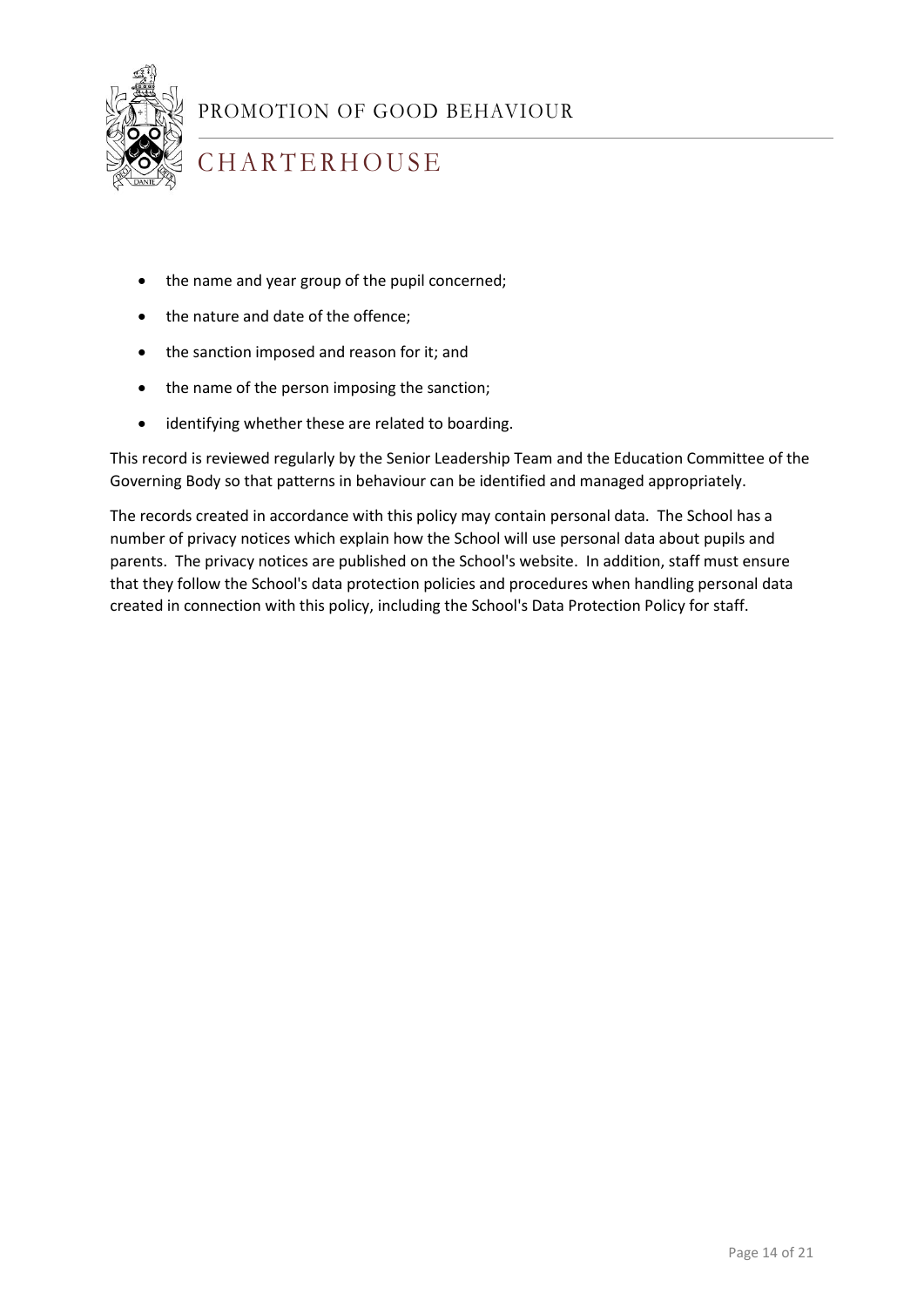

**CHARTERHOUSE** 

#### **APPENDIX 1 INVESTIGATIONS INTO THE MOST SERIOUS BREACHES OF DISCIPLINE**

The Head will generally appoint a senior member of staff to carry out an investigation of an allegation, complaint or rumour of the most serious breaches of discipline (this is likely to be those matters where permanent exclusion is a possible outcome i.e. Level 4), but if appropriate, the Head may investigate matters themselves or instruct a third party to undertake the investigation. The purpose of such an investigation is to make findings on the balance of probabilities, where possible, as to what has happened. The investigator should not have had any prior involvement in the management of any of the matters under investigation.

If the pupil is to be interviewed as part of the investigation, consideration will be given as to whether the pupil should be accompanied by a parent or member of staff and in any event a note of the interview will be made by the interviewing member of staff.

A pupil may be suspended from the School as a neutral act pending the outcome of a disciplinary process. Should a suspension continue for a period of more than five School days, the School will take reasonable steps to put in place arrangements to ensure the continuing education of the pupil and will keep the terms of the suspension under regular review. Parents should note that there may be a delay in providing work whilst teaching staff are given the opportunity to determine what work should be set. Alternatively, and at the discretion of the Head, the pupil may be offered a segregated regime on School premises or online learning.

A pupil's space or (following an appropriate risk assessment) belongings may be searched during the course of the investigation. See the School's policy on Searching a Pupil.

**take a leading role on decisions.** It may be necessary to delay the School's investigation or put it on hold, for example where external agencies such as the police or social services are involved and have recommended this. A decision to suspend an investigation will take into account advice from appropriate external agencies and will be subject to periodic review. In relation to alleged sexual violence or sexual harassment, the School will have regard to the DfE guidance [Sexual violence and sexual harassment between children in](https://www.gov.uk/government/publications/sexual-violence-and-sexual-harassment-between-children-in-schools-and-colleges)  [schools and colleges \(May 2018\)](https://www.gov.uk/government/publications/sexual-violence-and-sexual-harassment-between-children-in-schools-and-colleges) and the School's Designated Safeguarding Lead (or a deputy) will

If considered necessary, the School may make arrangements for legal representation for the pupil to be funded entirely at the parents' expense. Regardless of delays caused by a police or other external agency investigation, the School will provide appropriate pastoral and other support for all pupils affected by the allegations under investigation while they remain on the school roll.

The outcome of the investigation, where delegated to a member of staff or other third party, will be reported to the Head. If the findings of the investigation appear to support the allegation, complaint or rumour, a disciplinary hearing will then be convened in accordance with the procedures in Appendix 2 of this policy.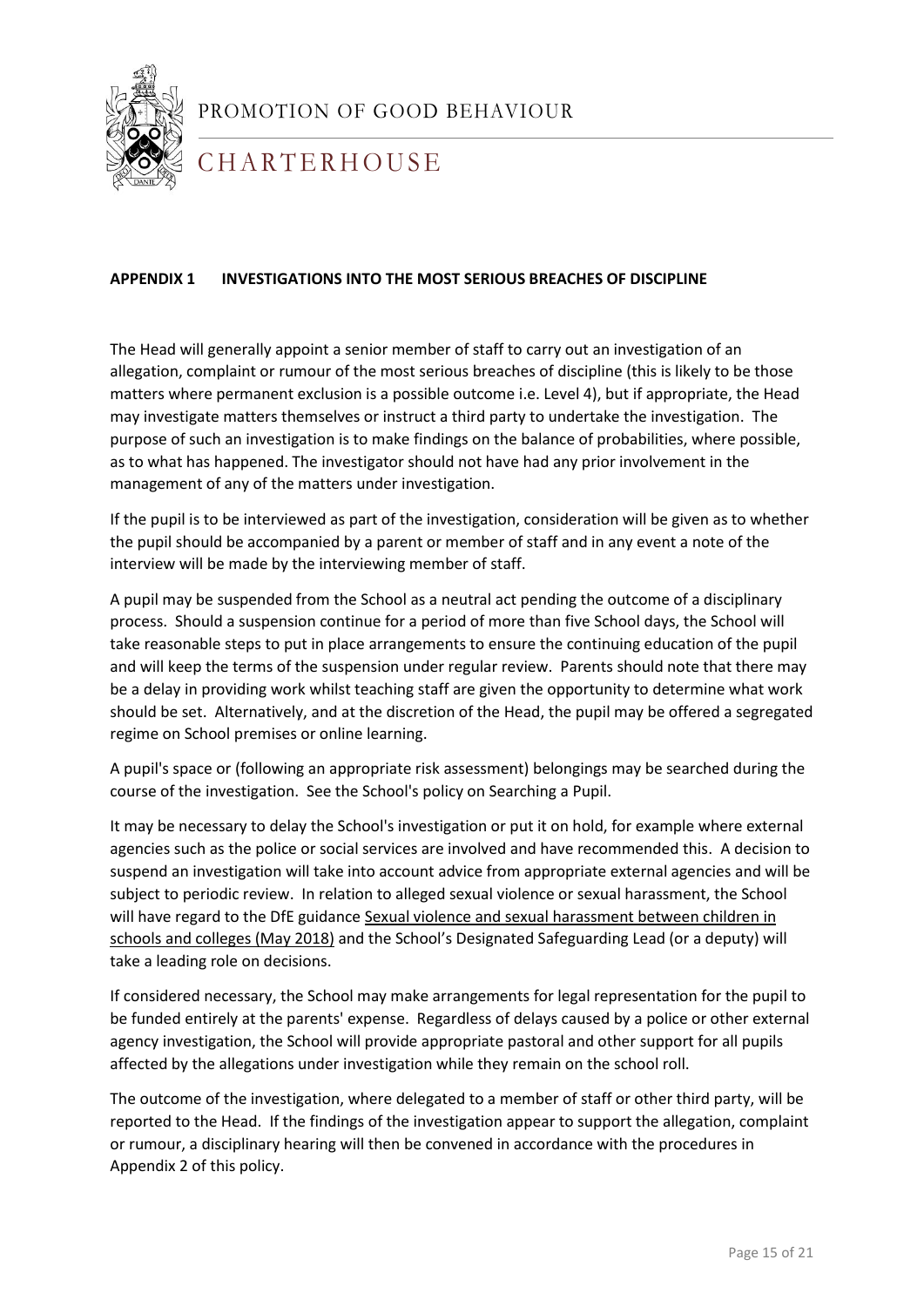

## **CHARTERHOUSE**

#### **APPENDIX 2 DISCIPLINARY HEARING WITH THE HEAD**

Where the findings of an investigation into an allegation, complaint or rumour of a serious incident appear to support the allegation, complaint or rumour, a disciplinary hearing with the Head will take place.

#### **Attendance**

The pupil and his / her parents (if available) will be invited to attend the disciplinary hearing with the Head. Where the complaint concerns the behaviour of the parents, the pupil will not generally be entitled to attend the meeting and this procedure applies to the parents only.

Legal representation is not allowed at a Disciplinary Hearing.

The person who undertook the investigation will be in attendance to explain the circumstances of the complaint and his / her investigation and findings and an additional member of staff will be present to minute the meeting. The Head of House may also be in attendance.

If the parents or the pupil have any special needs or disability which call for additional facilities or adjustments (e.g. parking or the provision of documents in large print or other accessible format, translator etc.) those requirements should be made known to the Head as soon as reasonably practicable so that appropriate arrangements can be made.

If a parent is unable to attend because of, for example, travel and working commitments, the School will make reasonable alternative arrangements to ensure the parent can be involved, remotely if necessary, with the disciplinary process and their child's education.

#### **Meeting**

Documents available at the disciplinary hearing with the Head may include:

- a statement setting out the allegations regarding the pupil or, where applicable, the parents;
- relevant documents including:
- the investigation report;
- the pupil's conduct record;
- the relevant School policies and procedures.

The Head will inform the pupil and his/her parents of the range of disciplinary sanctions which the Head considers are open to them.

The pupil and his / her parents will have an opportunity to make representations on:

- the investigation findings;
- whether they constitute serious misconduct;
- the appropriate sanction to be imposed.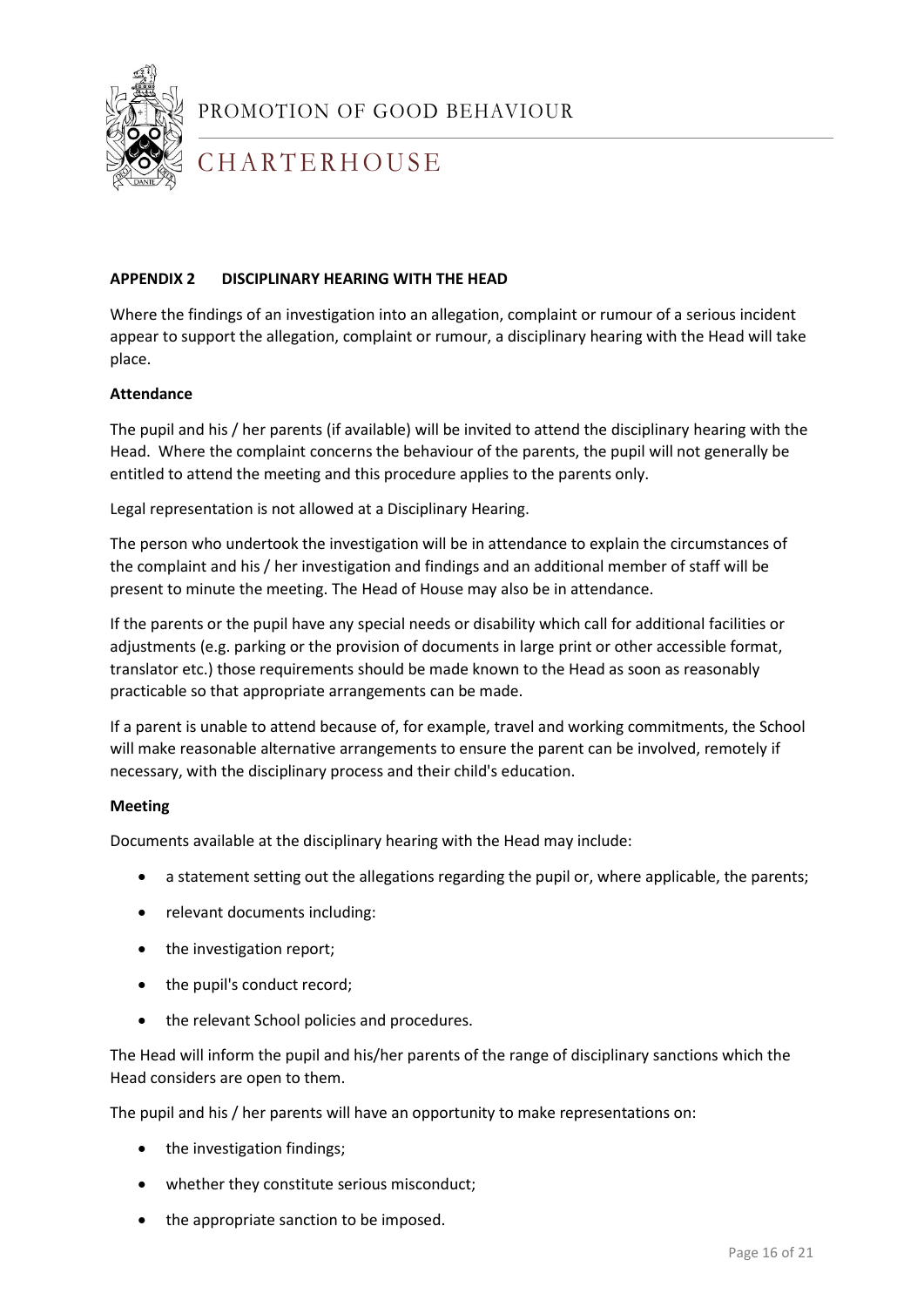

## **CHARTERHOUSE**

Unless the Head considers that further investigation is needed, s/he will close the meeting and inform the pupil and the parents that they will be notified of the decision in writing.

#### **Decision**

The Head will consider:

- whether the allegation, complaint or rumour has been sufficiently proved. The standard of proof shall be the civil standard, i.e. the balance of probabilities;
- whether the findings constitute a serious incident; and
- the appropriate sanction to be imposed (and the pupil's disciplinary record will be taken into account where the complaint concerns the conduct of the pupil).

The Head may expel or remove a pupil or impose any other sanction s/he considers to be appropriate in accordance with this policy.

The Head will notify the parents of the decision in writing, with reasons, within five working days of the disciplinary hearing.

A decision to expel or remove a pupil shall take effect within five working days of the date of the Head's letter confirming the decision. Until then, the pupil may remain suspended and away from School premises.

#### **Review**

The parents or the pupil may request a review of the Head's decision to expel or remove a pupil from School.

A request for a review must be made in writing within five working days of the date of the Head's letter confirming the decision.

The request should include:

- a copy of all relevant documents and full contact details;
- the grounds on which the Review is sought and the outcome desired;
- a list of the documents which the pupil and/or parents believe to be in the School's possession and wish the Panel to consider; and
- whether the pupil and/or parents propose to attend a Hearing and, if so, to be accompanied.

If assistance with the request is required, for example because of a disability, this should be indicated in the request for a Review.

The Clerk to the Governors will acknowledge the request for a Review in writing within 3 working days of receipt.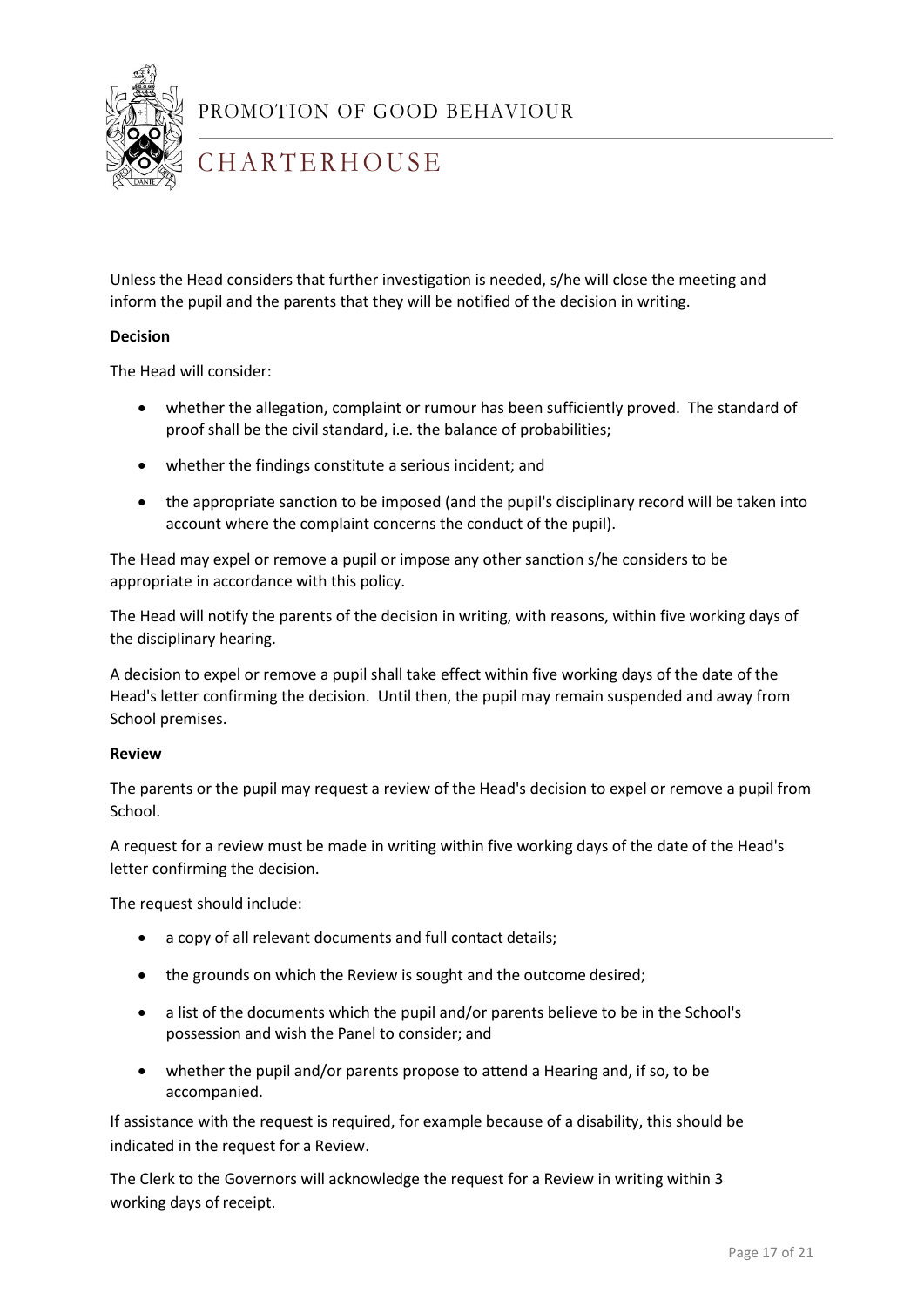

## **CHARTERHOUSE**

Every effort will be made to enable the Review to take place within 15 working days of receipt of the request.

#### **Pupil's status pending a Review**

Following a request for a Review, the pupil will be suspended from School until the review procedure is complete.

While suspended, the pupil shall remain away from School and shall not have the rights to enter School premises or attend School events without written permission from the Head.

#### **Planning the Review**

The Clerk to the Governors will be responsible for arranging the Review which will usually involve a Review Hearing at which the Panel will consider relevant documents and hear from the Head, the parents and the pupil.

The Clerk to the Governors will send written notification to each party of the process, date, time and place of the Review Hearing at least 3 working days before the date of the Review Hearing.

Copies of any documents additional to those specified in the request for a Review that the pupil and/or parents wish the Panel to consider should be sent to the Clerk to the Governors to be received at least 2 working days prior to the Review.

On receipt of new information not previously available to the Head before his/her decision was made, the Clerk to the Governors should contact the Chair of Governors or the Chair of the Review Panel who will decide whether to:

- include the new information in the bundle; or
- omit the information if not relevant to the grounds for Review; or
- make further enquiries of the parents or the pupil about the information; or
- refer the information to the Head for his/her consideration as to whether the decision should be revisited.

The Clerk to the Governors will circulate a copy of the bundle of documents to be considered by the Review Panel to the Panel, the parents and the Head at least 3 working days prior to the Review Hearing.

The parents may be accompanied at the Review Hearing, for example by a relative or friend. The Review is an internal procedure, not legal proceedings, and legal representation is unnecessary and not permitted.

The parents are required to notify the Clerk to the Governors if they wish to be accompanied. The parents should note that the Panel will wish to speak to them directly. Anyone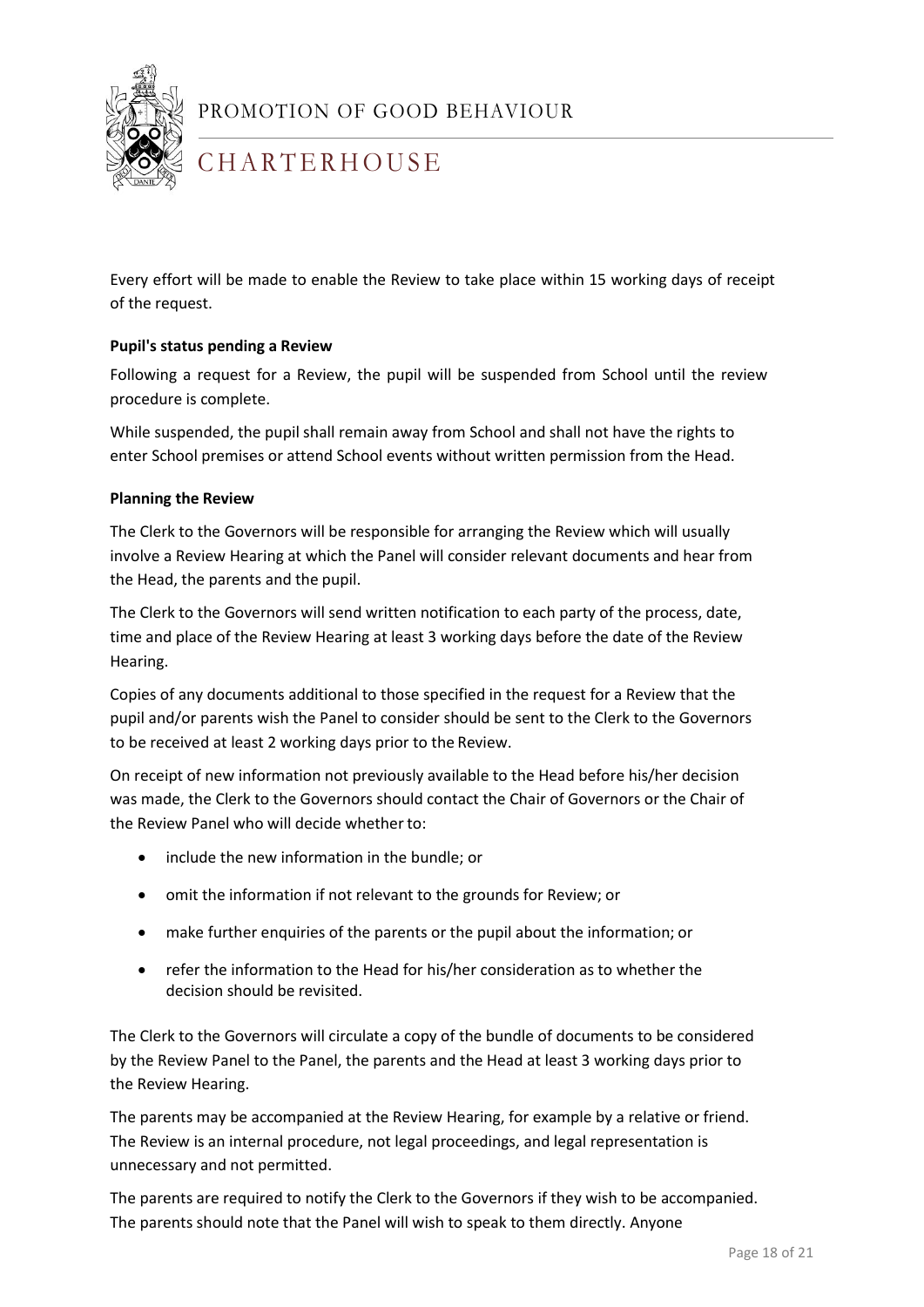

## **CHARTERHOUSE**

accompanying them will not be permitted to act as an advocate or to address the Review Panel unless invited to do so by the Chair of the Panel.

A person will be appointed to take a minute of the Review Hearing.

#### **Composition of the Panel**

The Panel will comprise at least 3 members of the Governing Body who have no detailed prior knowledge of the case and will not include the Chair of Governors. With the exception of the Chair of Governors, Governors not appointed to the Panel will not be provided with information about the case.

The parents may ask the Clerk to the Governors to inform them who has been appointed to sit on the Panel ahead of the Review Hearing. Fair consideration will be given to any reasonable objection to a particular member of the Panel.

#### **Role of the Panel**

The role of the Panel is to consider:

- **Whether, on the facts, the decision-making relating to the breach of school policy/ies and sanction imposed followed a fair process**: whether an appropriate procedure was followed allowing the facts of the case to be sufficiently proved and a finding of serious misconduct reached when the decision was taken to expel or remove the pupil. The civil standard of proof, namely, "the balance of probability", will apply. Observance of the School's relevant policies will be taken into account, but may not be determinative in this respect.
- **Whether the sanction was within the range of reasonable responses**: whether it was within the range of reasonable responses in respect of the breach of discipline or the other events that are found to have occurred and the legitimate aims of the School's policy in that respect.

1 In addressing the matters above, the Panel will consider the documentation provided by the parties, representations made by the parties and any other factors which the Panel considers to be relevant in order to consider whether the sanction was reasonable.

The Panel will determine whether to uphold the Head's decision or refer the decision back to the Head with recommendations so that he/she may consider the matter further.

#### **Review Hearing**

The Review Hearing will be conducted in an informal but fair and unbiasedmanner.

During the Review Hearing, the parties shall have the opportunity to ask questions and make comments in an appropriate manner. The Review Hearing is not a legal proceeding and the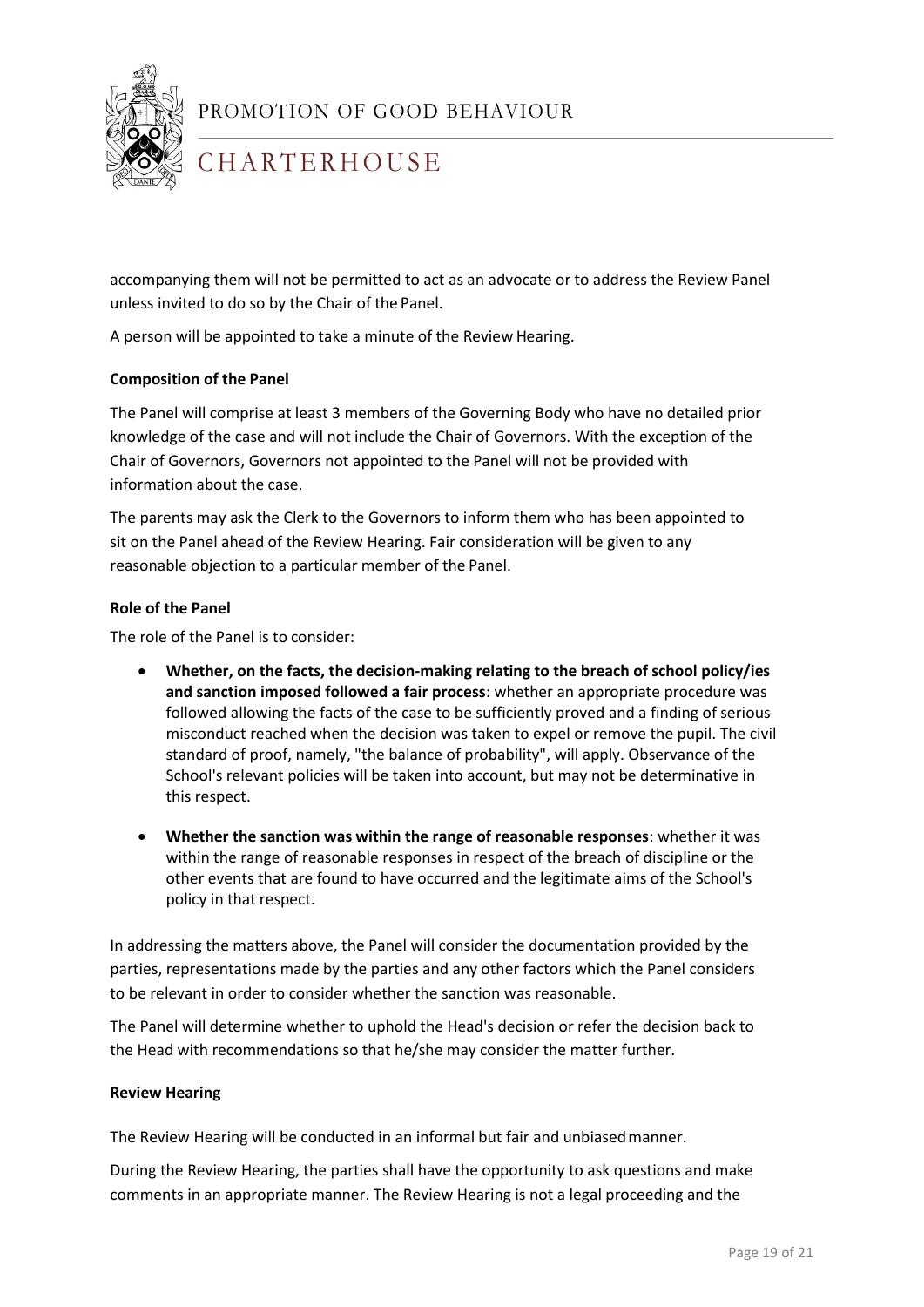

## **CHARTERHOUSE**

Panel shall be under no obligation to hear oral evidence from witnesses but may do so and/or may take written statements into account.

All statements made at the Review Hearing will be unsworn. The parties will be entitled to write their own notes for reference purposes.

All those present during the Review Hearing are expected to show courtesy, restraint and good manners or, after due warning, the Review Hearing may be adjourned or terminated at the discretion of the Chair of the Panel. Any person who is dissatisfied with any aspect of the way the Review Hearing is being conducted must say so before the proceedings go any further and his/her comment will be minuted.

The Chair of the Panel may, at his/her discretion, adjourn the Review Hearing if he/ she considers it appropriate to do so. This may include an adjournment for additional information to be obtained, or for the parties to take legal advice on a specific issue arising.

A Review Hearing is a private procedure and all those who are concerned in it are required to keep its proceedings confidential, subject to law. The requirement is without prejudice to the parties' right to refer to the Panel's decision in any subsequent legal proceedings.

When the Chair of the Panel is satisfied that sufficient consideration has been given to the documentation provided and any representations made by the parties, he/she will conclude the Review Hearing.

#### **Decision**

The Panel's decision and any recommendations will be notified in writing, with reasons, to the Head and the parents by the Chair of the Panel or the Chair of Governors within 5 working days of the Review Hearing.

If the Head's decision is upheld, the decision will be final.

1 been done. If the Head is asked to reconsider his decision, the pupil will remain suspended until this has

The Head will provide his/her response to those recommendations, if appropriate, in writing within 3 working days.

In the absence of a significant procedural irregularity, the Head's decision will then be final.

#### **Leaving status**

If a pupil is expelled or removed, his / her leaving status will be one of the following: expelled, removed or, if the offer is made by the Head and accepted by the parents, withdrawn by parents.

Additional points of leaving status to be considered may include: